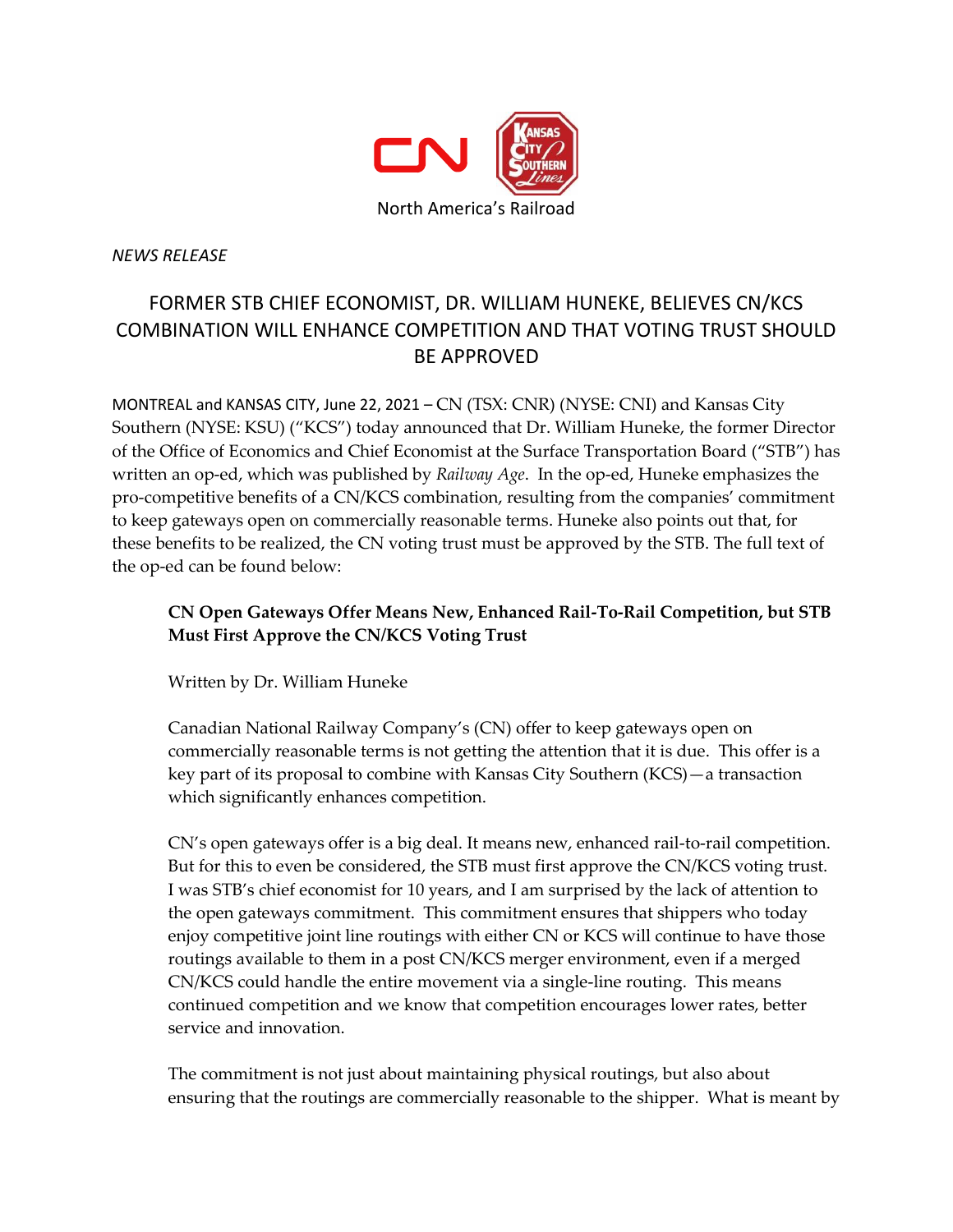"open on commercially reasonable terms"? This means all market participants, railroads and shippers will benefit: they will get a fair chance to compete. They will pay and receive remunerative rates and get efficient service. If a shipper is not happy with their service, they can switch to another carrier because they will still have a choice.

A CN/KCS combination will create a strong new rail-to-rail competitor that will provide new single-line rail movements in competition with other rail carriers. In addition, with the gateway commitment, shippers will also have the option to use an existing routing or other routings involving more than just the merged CN/KCS.

Single-line hauls have long been a strong benefit of rail mergers because they are more efficient, eliminate costly and time-consuming handlings, and often create better routes. In the past, there was concern that such new single-line combinations might result in closing such gateways and preventing shippers from using routes involving multiple railroads. This is why CN-KCS's offer to protect existing gateways commercially is a gamechanger.

The STB (and its predecessor, the Interstate Commerce Commission) used to impose rigid gateway protection in order to protect a shipper from losing alternative service in a rail merger. For more than three decades the ICC imposed so-called DT&I conditions. Those conditions required the merged railroad to preserve the gateway and "to maintain and keep open all routes and channels of trade via existing junctions and gateways" between it and another railroad that connected at that gateway. It also imposed a "rate equalization" condition, which froze rates.

In other words, in addition to the single-line service that the merged railroad could offer, the imposition of the DT&I conditions kept another option in play because the merged railroad could move the freight to the gateway and hand it off to another road. That multi-railroad move acted as a competitive constraint to the single-line move of the merged railroad. That was a good thing.

But the rate equalization requirement (requiring equal rates to all railroads at a gateway) meant that the newly merged railroad could not reduce its own rates at the gateways to reflect its new found single-line efficiencies. This rate equalization requirement actually inhibited competition by preventing railroads from adapting to ever changing market conditions or to reduce rates depending upon the route so as to respond to the increased competition by other modes. As such, the ICC abandoned the DT&I gateway conditions and stopped imposing them. It realized that the onerous "rate equalization" feature of that condition prevented rather than enhanced competition.

CN's gateway commitment is intended to preserve the commendable parts of the DT&I conditions, which were intended to preserve shippers' choices, but without the anticompetitive elements of rate equalization. Keeping gateways open on commercially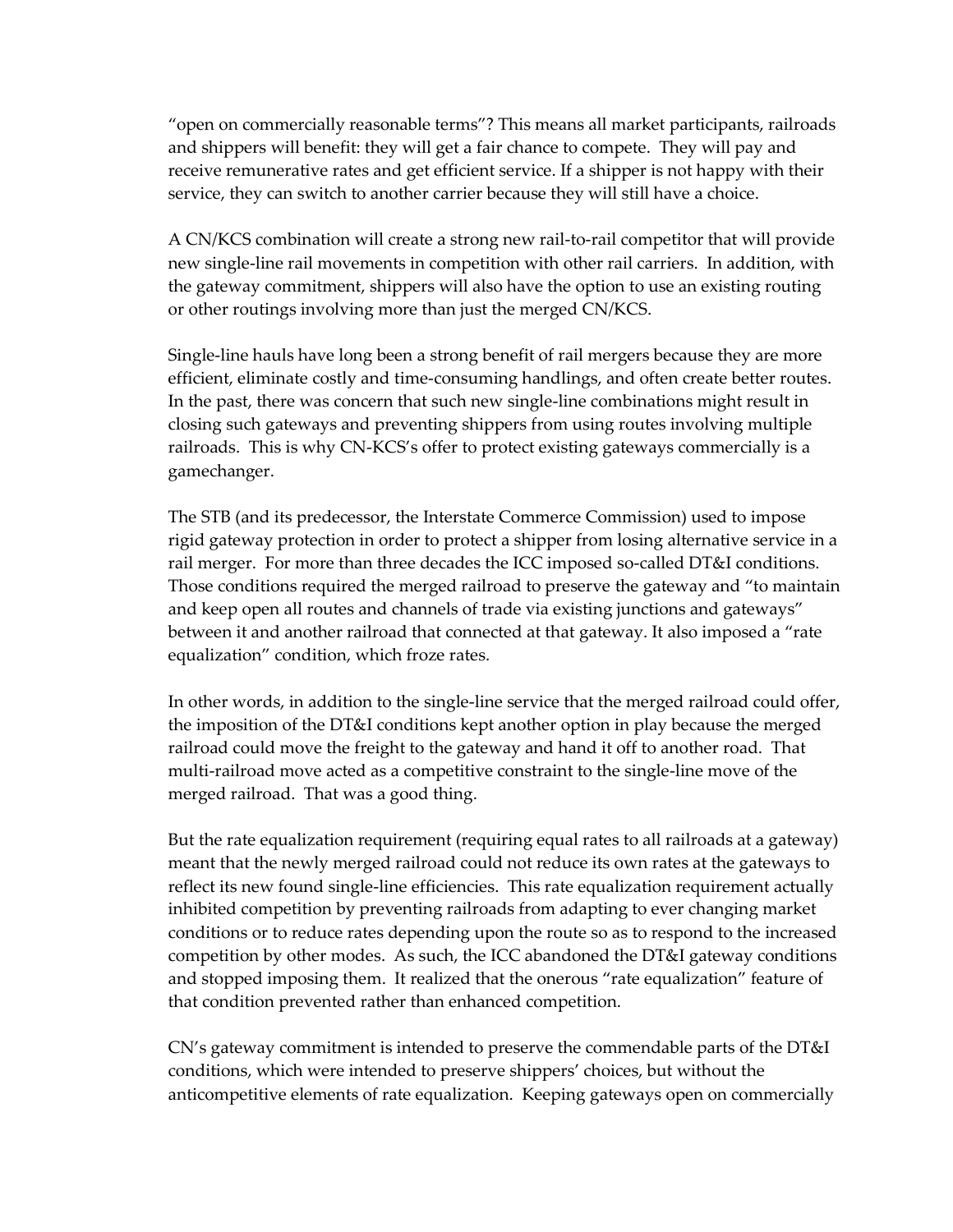reasonable terms will enhance competition by supplementing the benefits of new single line routes, with the opportunity for customers to access other railroads at gateways affected by a merger. The commitment avoids the anti-competitive "rate equalization" features that doomed the prior approach in favor of one that favors flexibility, customer choice, and enhanced competition.

Besides keeping gateways open, CN and KCS have also committed to divest KCS's 70 mile parallel rail line to CN's rail line between Baton Rouge and New Orleans to address the minimal competitive overlap between the two networks. This too is commendable.

As a result of both the divestiture commitment in Louisiana and the gateway protection commitment, the result is a combined CN-KCS network with no competitive overlaps, commercially open gateways, and a stronger railroad able to offer new and vibrant single-line service to compete rail-to-rail with other Class I's, especially the two dominant western railroad carriers: Union Pacific and BNSF. The merger thus allows CN/KCS, UP, and BNSF to compete across major U.S. rail gateways that include Kansas City, Chicago, New Orleans, St. Louis, and Memphis. These are the central hubs of U.S. rail commerce.

The CN-KCS merger—with its divestiture commitment and its offer to protect gateways commercially—is a huge step forward for competition. But shippers will not be able to avail themselves of either the new single-line efficiencies or the gateway commitment if the CN-KCS merger is never allowed to be considered by the STB in the first place.

For the merger to even be considered, the STB must first approve the use of a voting trust. That is why I am supporting CN's proposal to use a voting trust and urge shippers and other interested parties to do so as well. Without the voting trust, shippers will not benefit from the pro-competitive commitments made by CN and KCS, squandering the unique opportunity to enhance competition through the gateway commitment. I support this new, enhanced competition in the rail sector and ask others to do so as well.

*Dr. Huneke is former Director of the Office of Economics and Chief Economist at the Surface Transportation Board. He is now a consulting economist and provides economic advice to private sector clients. He has provided testimony and litigation advice to Class I Railroads, including to KCS, and to the American Short Line and Regional Railroads Association.*

For more information on CN's pro-competitive combination with KCS, please visit [www.ConnectedContinent.com.](http://www.connectedcontinent.com/)

# **About CN**

CN is a world-class transportation leader and trade-enabler. Essential to the economy, to the customers, and to the communities it serves, CN safely transports more than 300 million tons of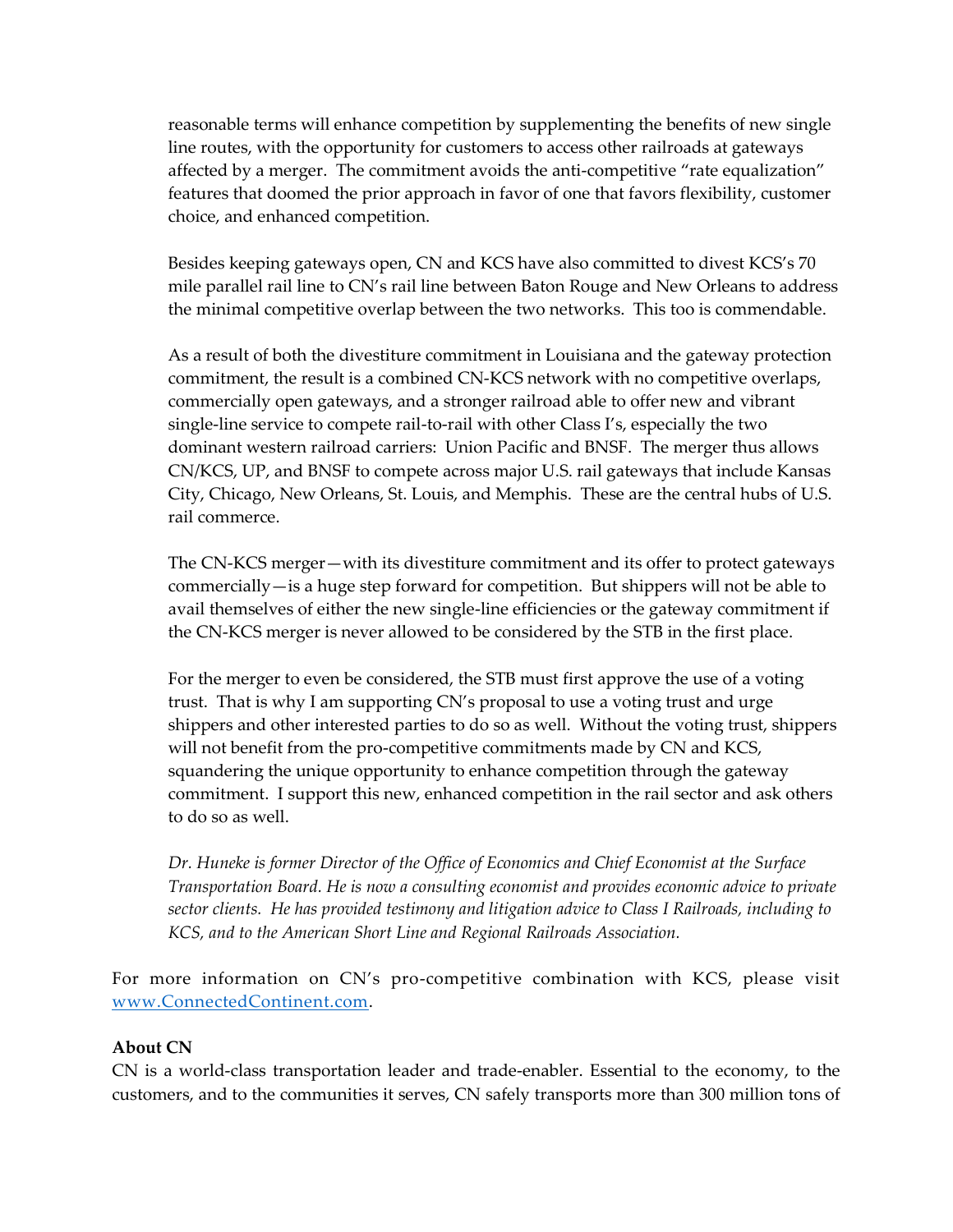natural resources, manufactured products, and finished goods throughout North America every year. As the only railroad connecting Canada's Eastern and Western coasts with the U.S. South through a 19,500-mile rail network, CN and its affiliates have been contributing to community prosperity and sustainable trade since 1919. CN is committed to programs supporting social responsibility and environmental stewardship.

### **About Kansas City Southern**

Headquartered in Kansas City, Mo., Kansas City Southern (KCS) (NYSE: KSU) is a transportation holding company that has railroad investments in the U.S., Mexico and Panama. Its primary U.S. holding is The Kansas City Southern Railway Company, serving the central and south central U.S. Its international holdings include Kansas City Southern de Mexico, S.A. de C.V., serving northeastern and central Mexico and the port cities of Lázaro Cárdenas, Tampico and Veracruz, and a 50 percent interest in Panama Canal Railway Company, providing ocean-to-ocean freight and passenger service along the Panama Canal. KCS' North American rail holdings and strategic alliances with other North American rail partners are primary components of a unique railway system, linking the commercial and industrial centers of the U.S., Mexico and Canada. More information about KCS can be found at www.kcsouthern.com

## **Forward Looking Statements**

Certain statements included in this news release constitute "forward-looking statements" within the meaning of the United States Private Securities Litigation Reform Act of 1995 and under Canadian securities laws, including statements based on management's assessment and assumptions and publicly available information with respect to KCS, regarding the proposed transaction between CN and KCS, the expected benefits of the proposed transaction and future opportunities for the combined company. By their nature, forward-looking statements involve risks, uncertainties and assumptions. CN cautions that its assumptions may not materialize and that current economic conditions render such assumptions, although reasonable at the time they were made, subject to greater uncertainty. Forward-looking statements may be identified by the use of terminology such as "believes," "expects," "anticipates," "assumes," "outlook," "plans," "targets," or other similar words.

Forward-looking statements are not guarantees of future performance and involve risks, uncertainties and other factors which may cause actual results, performance or achievements of CN, or the combined company, to be materially different from the outlook or any future results, performance or achievements implied by such statements. Accordingly, readers are advised not to place undue reliance on forward-looking statements. Important risk factors that could affect the forward-looking statements in this news release include, but are not limited to: the outcome of the proposed transaction between CN and KCS; the parties' ability to consummate the proposed transaction; the conditions to the completion of the proposed transaction; that the regulatory approvals required for the proposed transaction may not be obtained on the terms expected or on the anticipated schedule or at all; CN's indebtedness, including the substantial indebtedness CN expects to incur and assume in connection with the proposed transaction and the need to generate sufficient cash flows to service and repay such debt; CN's ability to meet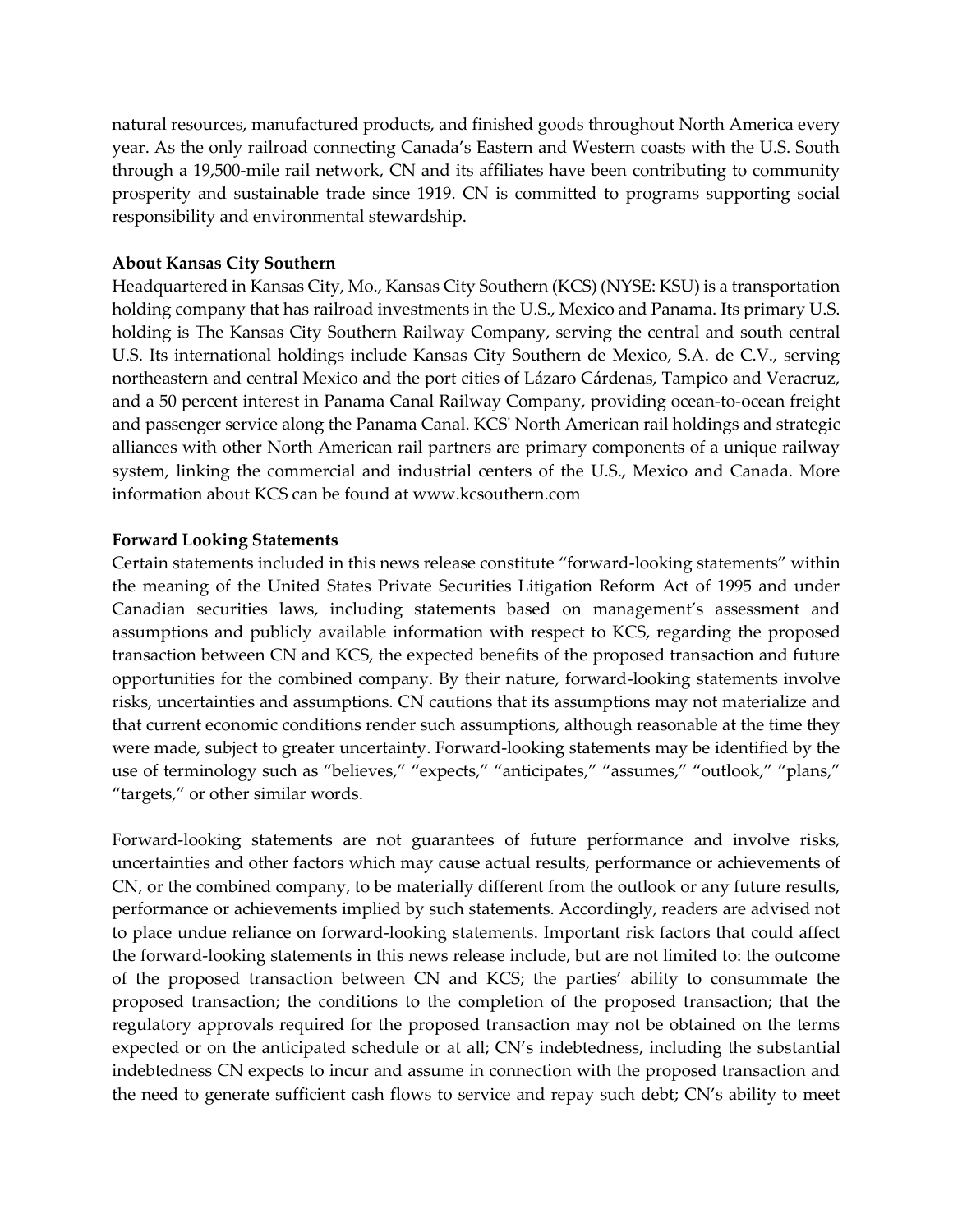expectations regarding the timing, completion and accounting and tax treatments of the proposed transaction; the possibility that CN may be unable to achieve expected synergies and operating efficiencies within the expected time-frames or at all and to successfully integrate KCS' operations with those of CN; that such integration may be more difficult, time-consuming or costly than expected; that operating costs, customer loss and business disruption (including, without limitation, difficulties in maintaining relationships with employees, customers or suppliers) may be greater than expected following the proposed transaction or the public announcement of the proposed transaction; the retention of certain key employees of KCS may be difficult; the duration and effects of the COVID-19 pandemic, general economic and business conditions, particularly in the context of the COVID-19 pandemic; industry competition; inflation, currency and interest rate fluctuations; changes in fuel prices; legislative and/or regulatory developments; compliance with environmental laws and regulations; actions by regulators; the adverse impact of any termination or revocation by the Mexican government of KCS de México, S.A. de C.V.'s Concession; increases in maintenance and operating costs; security threats; reliance on technology and related cybersecurity risk; trade restrictions or other changes to international trade arrangements; transportation of hazardous materials; various events which could disrupt operations, including illegal blockades of rail networks, and natural events such as severe weather, droughts, fires, floods and earthquakes; climate change; labor negotiations and disruptions; environmental claims; uncertainties of investigations, proceedings or other types of claims and litigation; risks and liabilities arising from derailments; timing and completion of capital programs; and other risks detailed from time to time in reports filed by CN with securities regulators in Canada and the United States. Reference should also be made to Management's Discussion and Analysis in CN's annual and interim reports, Annual Information Form and Form 40-F, filed with Canadian and U.S. securities regulators and available on CN's website, for a description of major risk factors relating to CN. Additional risks that may affect KCS' results of operations appear in Part I, Item 1A "Risks Related to KCS's Operations and Business" of KCS' Annual Report on Form 10-K for the year ended December 31, 2020, and in KCS' other filings with the U.S. Securities and Exchange Commission ("SEC").

Forward-looking statements reflect information as of the date on which they are made. CN assumes no obligation to update or revise forward-looking statements to reflect future events, changes in circumstances, or changes in beliefs, unless required by applicable securities laws. In the event CN does update any forward-looking statement, no inference should be made that CN will make additional updates with respect to that statement, related matters, or any other forward-looking statement.

# **No Offer or Solicitation**

This news release does not constitute an offer to sell or the solicitation of an offer to buy any securities or a solicitation of any vote or approval, nor shall there be any sale of securities in any jurisdiction in which such offer, solicitation or sale would be unlawful prior to registration or qualification under the securities laws of any such jurisdiction. No offer of securities shall be made except by means of a prospectus meeting the requirements of Section 10 of the Securities Act of 1933, as amended.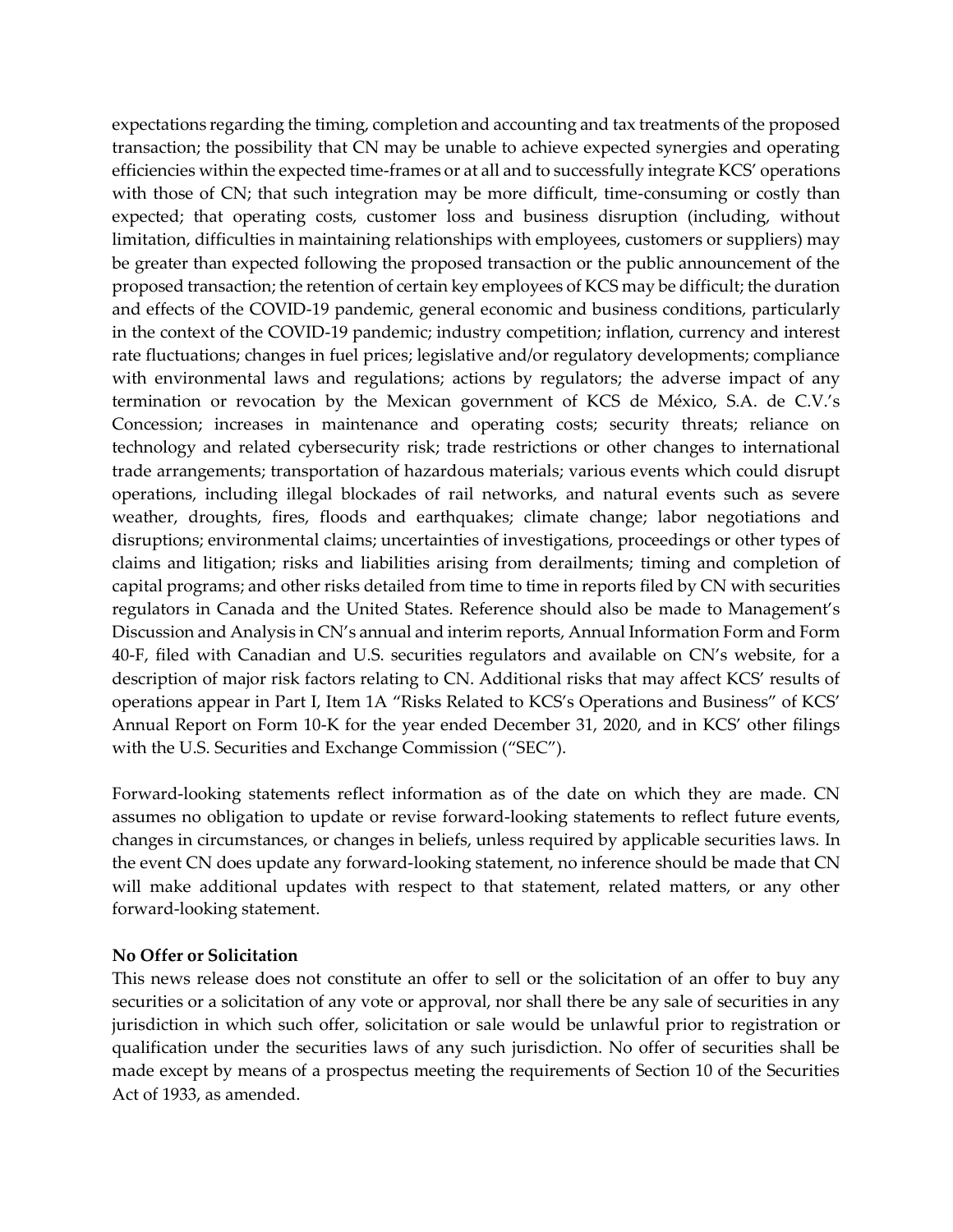## **Additional Information and Where to Find It**

In connection with the proposed transaction, CN will file with the SEC a registration statement on Form F-4 to register the shares to be issued in connection with the proposed transaction. The registration statement will include a preliminary proxy statement of KCS which, when finalized, will be sent to the stockholders of KCS seeking their approval of the merger-related proposals. This news release is not a substitute for the proxy statement or registration statement or other document CN and/or KCS may file with the SEC or applicable securities regulators in Canada in connection with the proposed transaction.

INVESTORS AND SECURITY HOLDERS ARE URGED TO READ THE PROXY STATEMENT(S), REGISTRATION STATEMENT(S), TENDER OFFER STATEMENT, PROSPECTUS AND ANY OTHER RELEVANT DOCUMENTS FILED WITH THE SEC OR APPLICABLE SECURITIES REGULATORS IN CANADA CAREFULLY IN THEIR ENTIRETY IF AND WHEN THEY BECOME AVAILABLE BECAUSE THEY WILL CONTAIN IMPORTANT INFORMATION ABOUT CN, KCS AND THE PROPOSED TRANSACTIONS. Any definitive proxy statement(s), registration statement or prospectus(es) and other documents filed by CN and KCS (if and when available) will be mailed to stockholders of CN and/or KCS, as applicable. Investors and security holders will be able to obtain copies of these documents (if and when available) and other documents filed with the SEC and applicable securities regulators in Canada by CN free of charge through at www.sec.gov and www.sedar.com. Copies of the documents filed by CN (if and when available) will also be made available free of charge by accessing CN's website at www.CN.ca. Copies of the documents filed by KCS (if and when available) will also be made available free of charge at www.investors.kcsouthern.com, upon written request delivered to KCS at 427 West 12th Street, Kansas City, Missouri 64105, Attention: Corporate Secretary, or by calling KCS's Corporate Secretary's Office by telephone at 1-888-800-3690 or by email corpsec@kcsouthern.com.

# **Participants**

This news release is neither a solicitation of a proxy nor a substitute for any proxy statement or other filings that may be made with the SEC and applicable securities regulators in Canada. Nonetheless, CN, KCS, and certain of their directors and executive officers and other members of management and employees may be deemed to be participants in the solicitation of proxies in respect of the proposed transactions. Information about CN's executive officers and directors is available in its 2021 Management Information Circular, dated March 9, 2021, as well as its 2020 Annual Report on Form 40-F filed with the SEC on February 1, 2021, in each case available on its website at www.CN.ca/investors/ and at www.sec.gov and www.sedar.com. Information about KCS' directors and executive officers may be found on its website at www.kcsouthern.com and in its 2020 Annual Report on Form 10-K filed with the SEC on January 29, 2021, available at www.investors.kcsouthern.com and www.sec.gov. Additional information regarding the interests of such potential participants will be included in one or more registration statements, proxy statements, tender offer statements or other documents filed with the SEC and applicable securities regulators in Canada if and when they become available. These documents (if and when